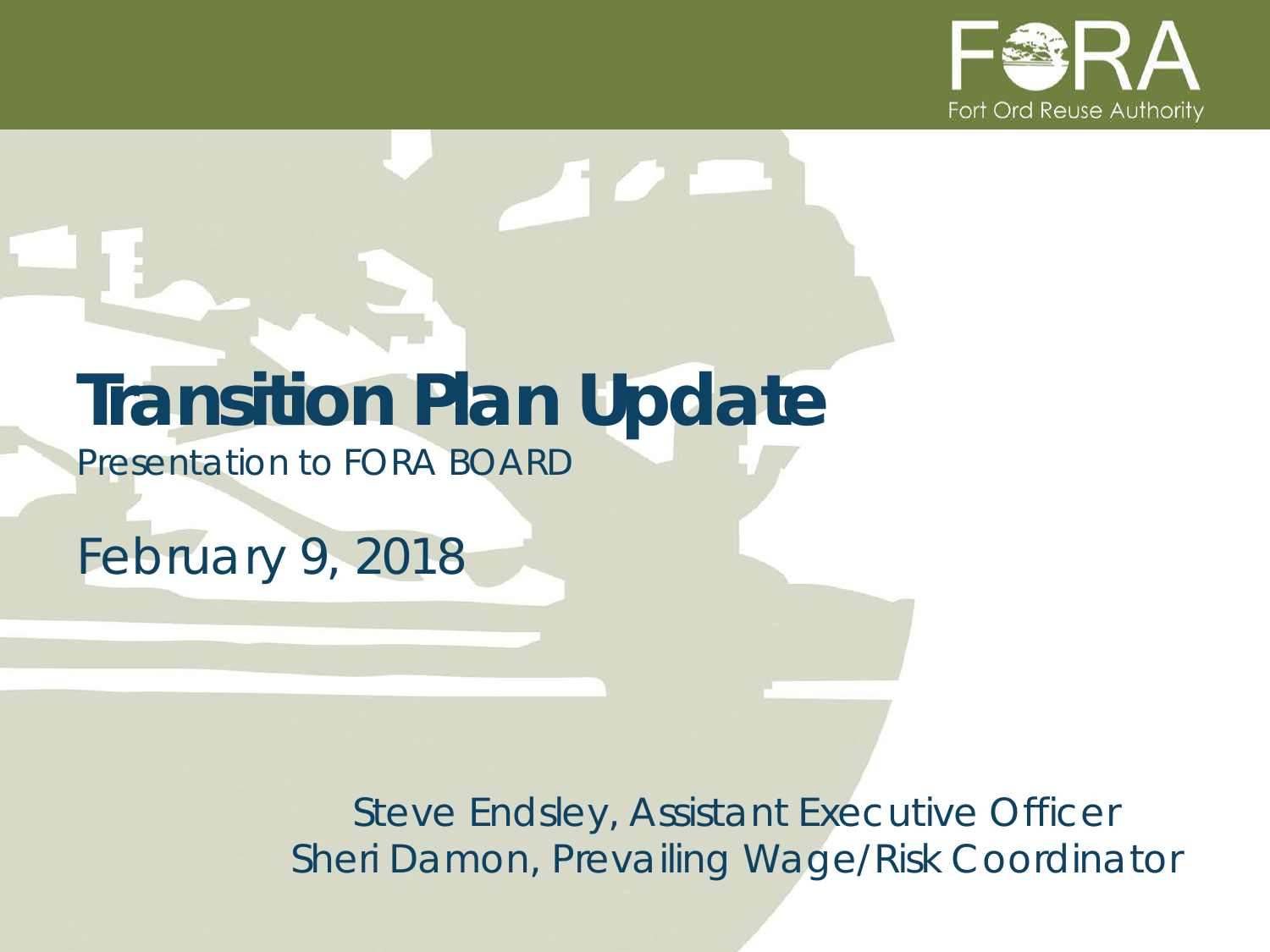### **Overview**

- Transition Ad Hoc Committee
	- **Charge and Members**
- Transition Update
	- Schedule
	- **Summary Charts** 
		- <sup>o</sup> **Administrative**
		- <sup>o</sup> **Environmental Services**
- What's New
	- SB50 and Transition Impacts



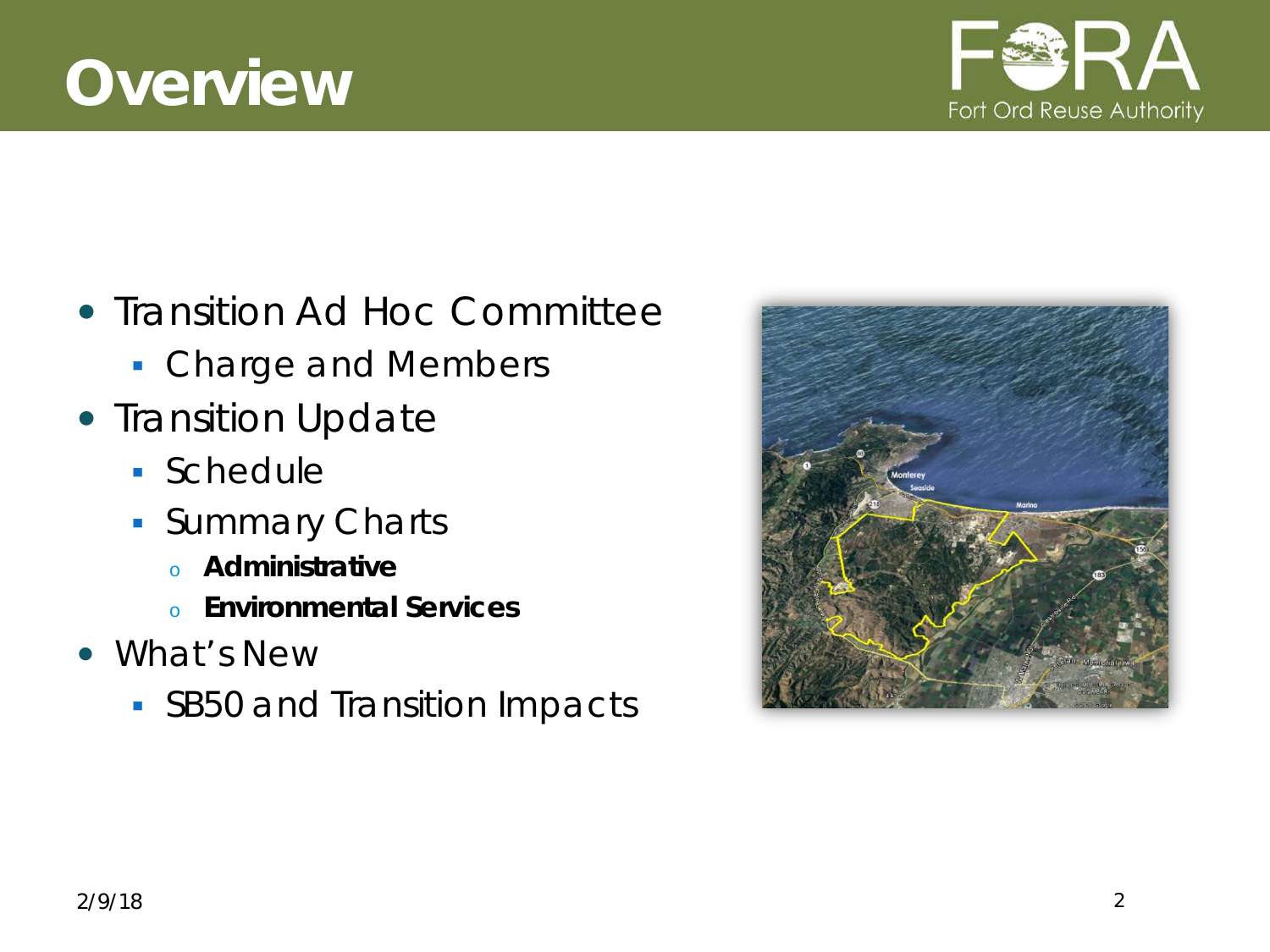## **Transition Ad Hoc Committee**



The Fort Ord Reuse Authority's (FORA's) legislative/State Law terminus is June 30, 2020. The TAC is a limited term *ad hoc committee,* formed to review a staff-generated comparative analysis for future FORA Board review. The analysis will contrast FORA Act continuation (including potential modifications) with FORA Act sunset and assignment of liabilities/obligations and resources/revenues to multiple successor agencies. The analysis will include:

- 1) Modifications to the existing FORA Act to address:
	- a. Governance/Membership/Voting.
- 2) Extension date.
	- a. Enforcement powers (prevailing wage, Base Reuse Plan, policies, etc.).
	- b. Affordable housing.
- 3) Multiple successor assignments with completion deadlines in a transition plan (by chapter) format for both tangible and intangible obligations.
	- a. Joint and several liability assignment.
	- b. Individualized/jurisdiction assignments and completion date.
	- c. Outstanding obligation and asset prioritization.
	- d. Enforcement of Basewide Costs and Mitigation Measures.

The TAC input is ongoing through June 1, 2018. The Committee Chair shall coordinate with staff on monthly progress reports to the Board.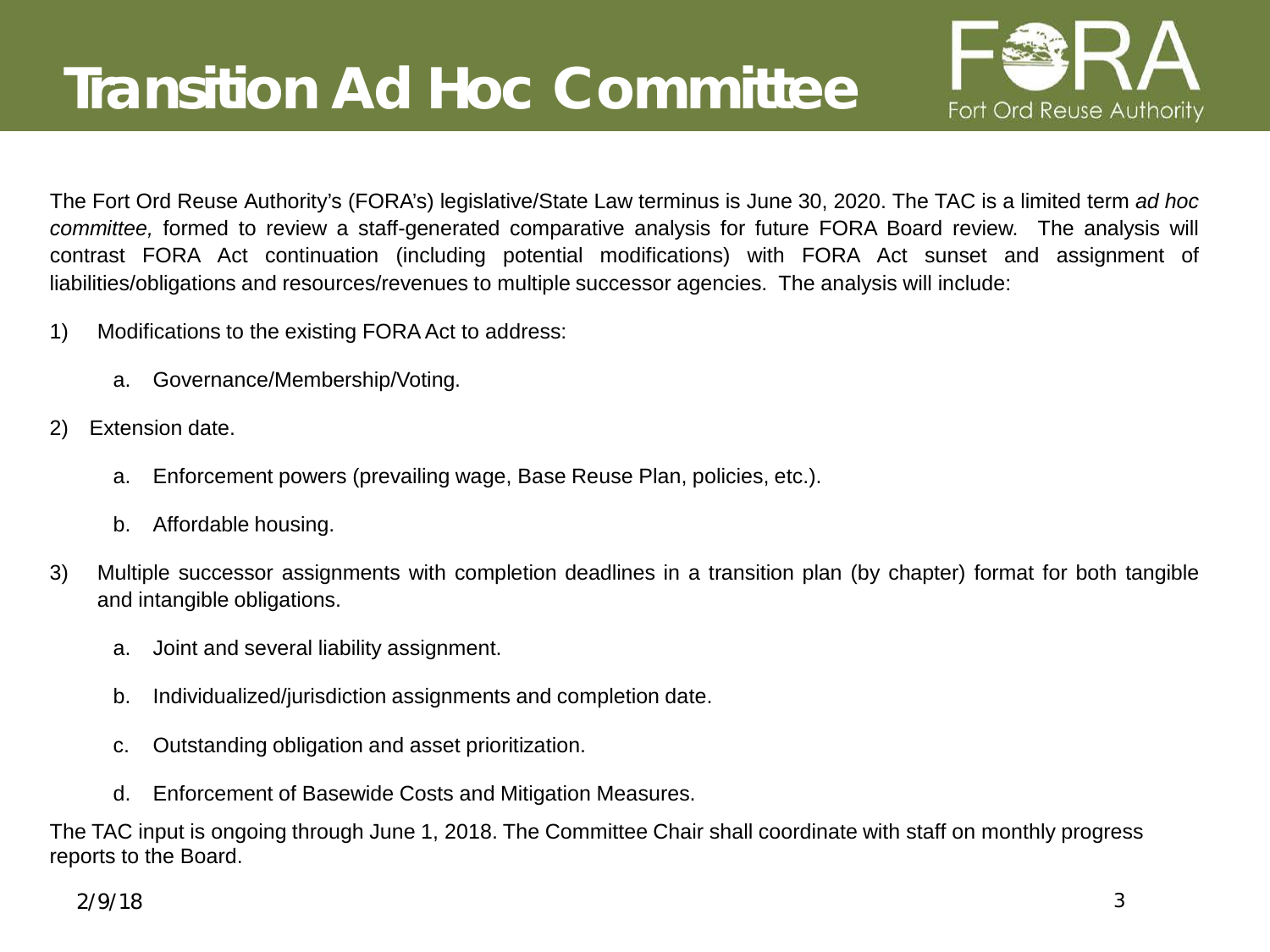## **Transition Ad Hoc Committee**



| <b>Andre Lewis, Chair</b>        | Councilmember Alan Haffa                        |
|----------------------------------|-------------------------------------------------|
| <b>CSU Monterey Bay</b>          | <b>City of Monterey</b>                         |
| <b>Councilmember Gail Morton</b> | <b>Mayor Jerry Edelen</b>                       |
| <b>City of Marina</b>            | <b>City of Del Rey Oaks</b>                     |
| <b>Mayor Ralph Rubio</b>         | <b>Supervisor Mary Adams</b>                    |
| <b>City of Seaside</b>           | <b>County of Monterey</b>                       |
| Councilmember Cynthia Garfield   | <b>Director Debbie Hale</b>                     |
| <b>City of Pacific Grove</b>     | <b>Transportation Agency of Monterey County</b> |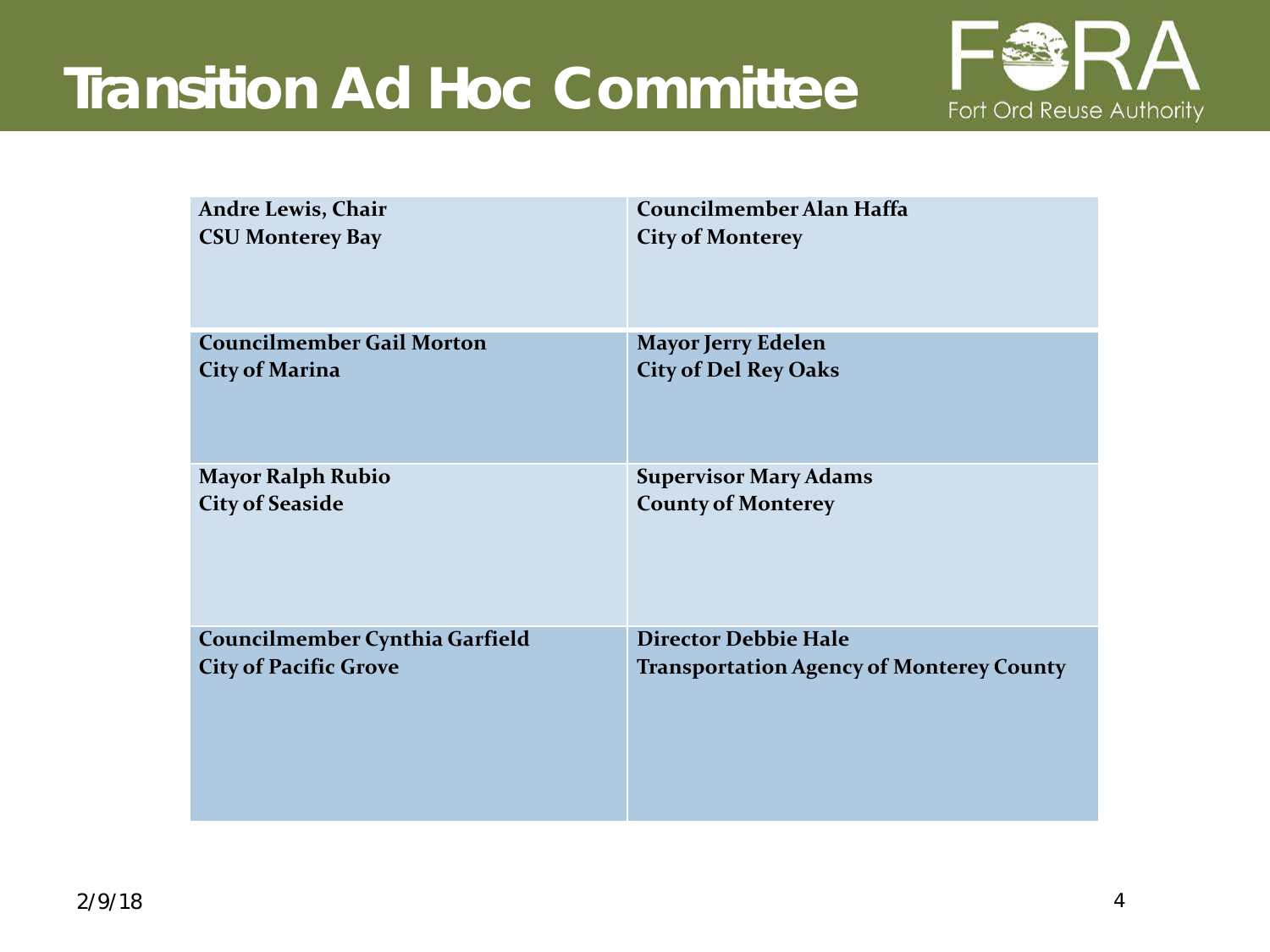

- Transition Plan Summary/Charts (Board)
	- **Subject matter Summaries Group Constrained Annual System** JAN-MARCH
	- **DRAFT FINAL PLAN TO BOARD AUGUST-SEPT.**
	- Meet w/ Transition Ad Hoc Committee FEBRUARY-JUNE
	- Side by Side Comparison to Board TUNE-JULY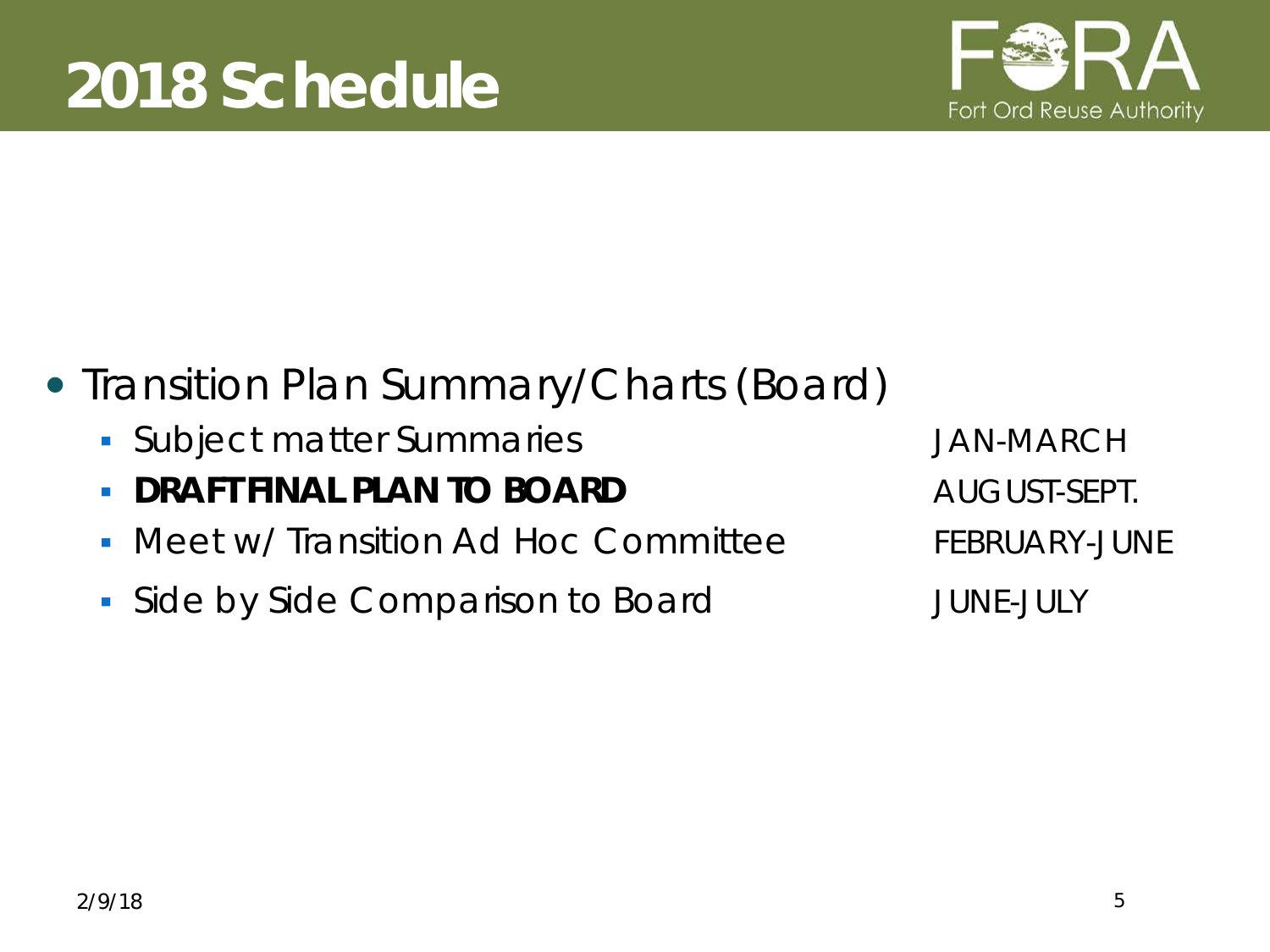

#### Consult/Collaborate with LAFCO staff

- Water/Wastewater, Financial/Assets FEBRUARY
- Administration/ESCA MARCH
- **Habitat Conservation Plan/Transportation APRIL**
- **"Final" Transition Plan** OCTOBER
- **LAFCO Application**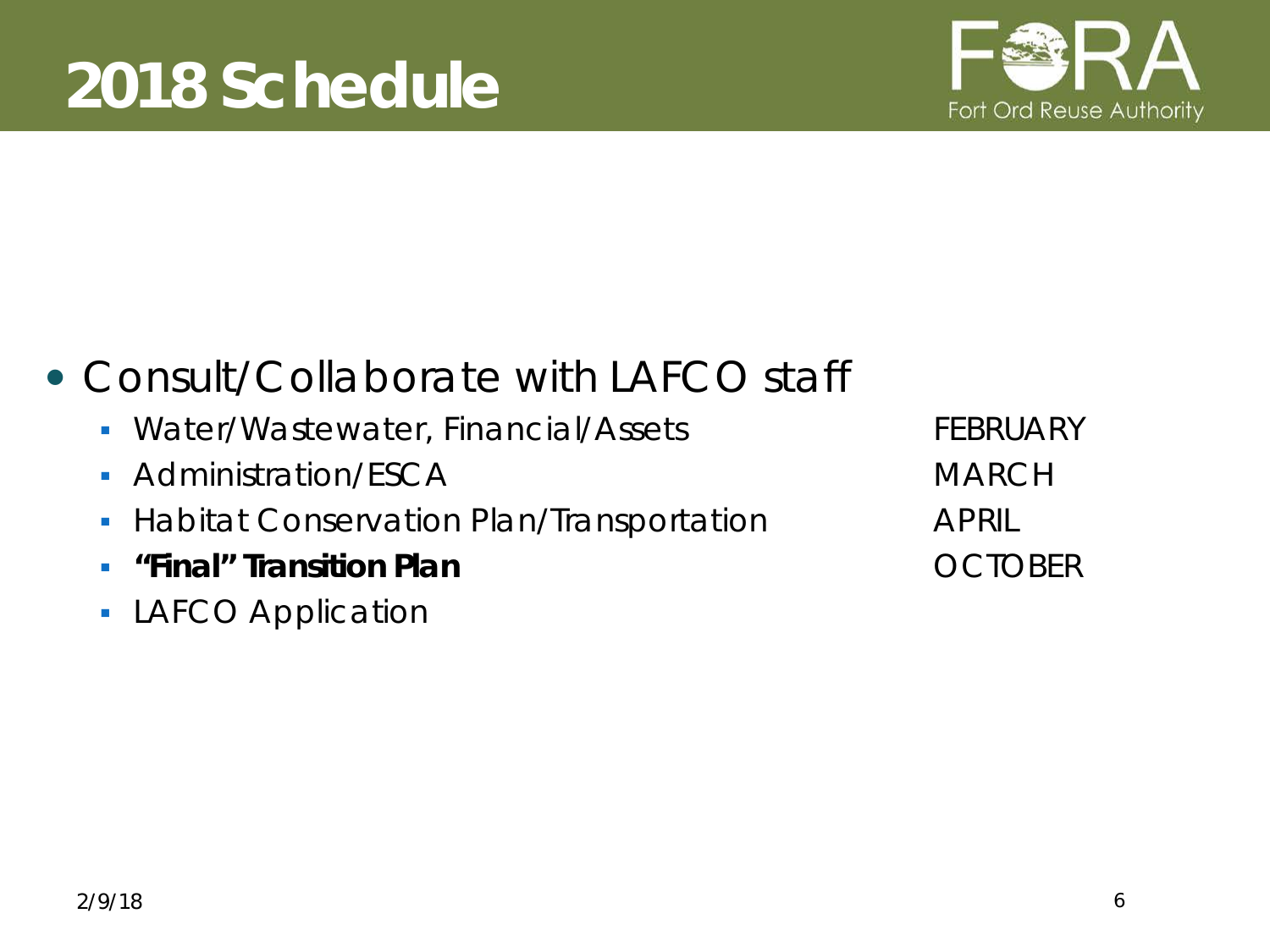# **Summary Charts**



|                                        |      | Asset/Liability   |                              |                    |                                                                                                            |
|----------------------------------------|------|-------------------|------------------------------|--------------------|------------------------------------------------------------------------------------------------------------|
| Contract                               | Year | Pledge/Obligation | DATE COMPLETION Multi-Agency |                    | Multi-Agency Notes                                                                                         |
| <b>CalPERS Contract</b>                | 1997 | Liability         |                              | All voting members | *FORA has set aside approximately \$7M in<br>assets to address terminated agency<br>unfunded Liability     |
| CalPERS Contract Amendment 1           | 1999 | Liability         |                              | All voting members | *FORA has set aside approximately \$7M in<br>assets to address terminated agency<br>unfunded Liability     |
| CalPERS Contract Amendment 2           | 2003 | Liability         |                              | All voting members | *FORA has set aside approximately \$7M in<br>assets to address terminated agency<br>unfunded Liability     |
| LAFCO Indemnification Agreement        | 2018 | Liability         |                              | All voting members | May require a substantial contribution<br>should LAFCO be sued on transition plan                          |
| General Umbrella Policy                | 2018 |                   |                              | All Members*       | May want to extend policy to provide<br>coverage during any possible Statute of<br>limitations time period |
| Commercial Property/Premises Liability |      |                   |                              | All Members*       | May want to extend policy to provide<br>coverage during any possible Statute of<br>limitation time period  |
| <b>Worker's Compensation Policy</b>    |      |                   |                              | All Members*       | May want to extend policy to provide<br>coverage during any possible Statute of<br>limitation time period  |
| Director's Liability Policy            |      |                   |                              | All Members*       | May want to extend policy to provide<br>coverage during any possible Statute of<br>limitation time period  |
| Crime Bond Policy                      | 2006 |                   | Ongoing                      | All Members*       | May want to extend policy to provide<br>coverage during any possible Statute of<br>limitation time period  |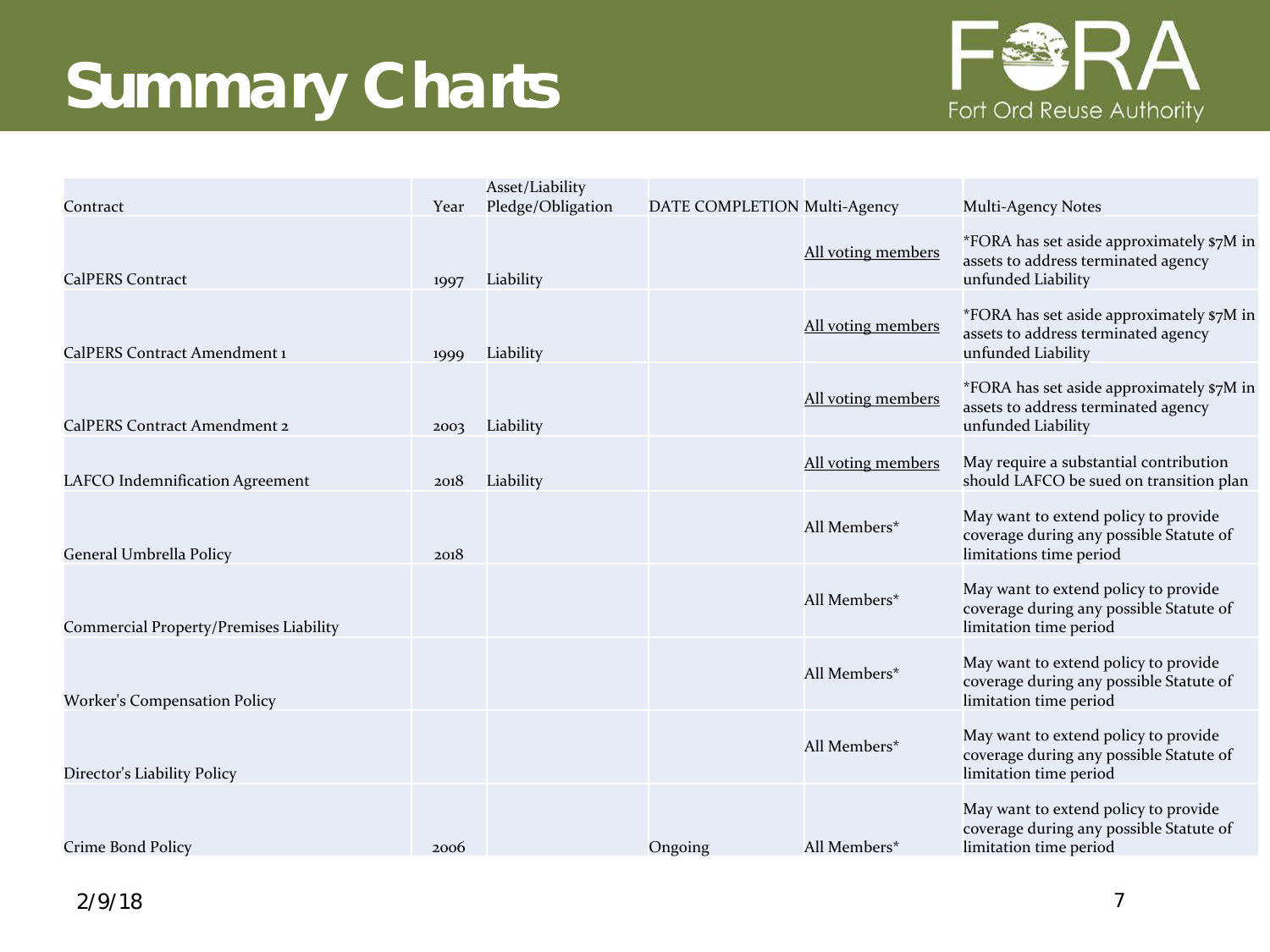## **Summary Charts**



| Contract                                                                                                                         | Year         | Asset/Liability<br>Pledge/Obligation | DATE<br><b>COMPLETION</b>               | Multi-Agency                                                    | Multi-Agency Notes                          |
|----------------------------------------------------------------------------------------------------------------------------------|--------------|--------------------------------------|-----------------------------------------|-----------------------------------------------------------------|---------------------------------------------|
| FORA-City of Monterey ESCA Property Management MOA                                                                               | 2007         | Asset/Obligation                     | Dependent upon N/A<br>Property transfer |                                                                 |                                             |
| Pollution Legal Liability Insurance (PLL) - ESCA Insurance Policy Coverages A, B &<br>C                                          |              | Asset                                |                                         |                                                                 | 1. Requires Written Consent<br>to successor |
|                                                                                                                                  |              |                                      | Dependent upon                          |                                                                 |                                             |
| FORA-County ESCA Property Management MOA                                                                                         | 2007         | Asset/Obligation                     | Property transfer                       |                                                                 |                                             |
| FORA-CSUMB ESCA Property Management MOA                                                                                          | 2007         | Asset/Obligation                     | Dependent upon<br>Property transfer     |                                                                 |                                             |
| FORA-DRO ESCA Property Management MOA                                                                                            | 2007         | Asset/Obligation                     | Dependent upon<br>Property transfer     |                                                                 |                                             |
| FORA-MPC ESCA Property Management MOA                                                                                            | 2008         | Asset/Obligation                     | Dependent upon<br>Property transfer     |                                                                 |                                             |
|                                                                                                                                  |              |                                      | Dependent upon                          |                                                                 |                                             |
| FORA-Seaside ESCA Property Management MOA                                                                                        | 2007         | Asset/Obligation                     | Property transfer                       |                                                                 |                                             |
| ESCA Cooperative Agreement Award (End date amended 2017)                                                                         | 2007         | Asset/Liability                      | 2037                                    | County***<br>County***                                          |                                             |
| <b>ESCA Cooperative Agreement Award-Amendment 1</b><br>FORA-LFR Fort Ord Remediation Services Agreement                          | 2017         | Asset/Liability<br>Asset/Liability   | 2028<br>?2019/2020?                     | County***                                                       | Assignable                                  |
| US EPA-Army-State of CA Federal Facility Agreement                                                                               | 2007<br>1990 | Obligation/Liability                 |                                         | County                                                          |                                             |
|                                                                                                                                  |              |                                      |                                         | County/Seaside/Monterey/                                        | Requires 120-notice                         |
| US EPA Administrative Order on Consent                                                                                           | 2007         | Liability/Obligation                 |                                         | Del Rey Oaks/Marina<br>CSU/UC/MPC/MCWD                          | Fin./Tech/Expertise<br>Approval by EPA/DTSC |
| Pollution Legal Liability Insurance (PLL) CHUBB                                                                                  | 2015         | Asset/Liability/Obligation           |                                         |                                                                 | Requires consent                            |
| MOU Regarding Development of the Central Coast Veterans Cemetery                                                                 | 2009         | Liability/Obligation                 |                                         | County/Seaside                                                  |                                             |
| Remedial Design/Remedial Action, Land Use Controls Implementation,<br>Operations and Maintenance Plan, Parker Flats MRA Phase I* | 2009         | Liability/Obligation                 | No End Date                             | <b>County of Monterey</b>                                       |                                             |
| G1 Land Use Covenant Implementation Plan and Operations Maintenance Plan<br>(LUCIP/OMP)                                          | $2018**$     | Obligation                           | No End Date                             | <b>Enforcement by Successor</b>                                 |                                             |
| <b>G2 LUCIP/OMP</b>                                                                                                              | $2018**$     | Obligation                           | No End Date                             | <b>Enforcement by Successor</b>                                 |                                             |
| G <sub>3</sub> LUCIP/OMP                                                                                                         | $2018**$     | Obligation                           | No End Date                             | <b>Enforcement by Successor</b>                                 |                                             |
| G4 LUCIP/OMP                                                                                                                     | $2018**$     | Obligation                           | No End Date                             | <b>Enforcement by Successor</b>                                 |                                             |
| <b>IAR LUCIP/OMP</b>                                                                                                             | $2018**$     | Obligation                           | No End Date                             | <b>Enforcement by Successor</b>                                 |                                             |
| MOA Jurisdictions and DTSC Concerning Monitoring and Reporting on<br>Environmental Restrictions on the Former Fort Ord           | 2008         | Liability/Obligation                 | No End Date                             | County/Seaside/Monterey/Del<br>Rey Oaks/Marina,<br>CSUMB/UC/MPC |                                             |
| Notes:                                                                                                                           |              |                                      |                                         |                                                                 |                                             |
| * Agreement will be replaced with new LUCIP Agreement/Restriction                                                                |              |                                      |                                         |                                                                 |                                             |
| ** LUCIP/OMP agreements are expected to be finalized in 2018                                                                     |              |                                      |                                         |                                                                 |                                             |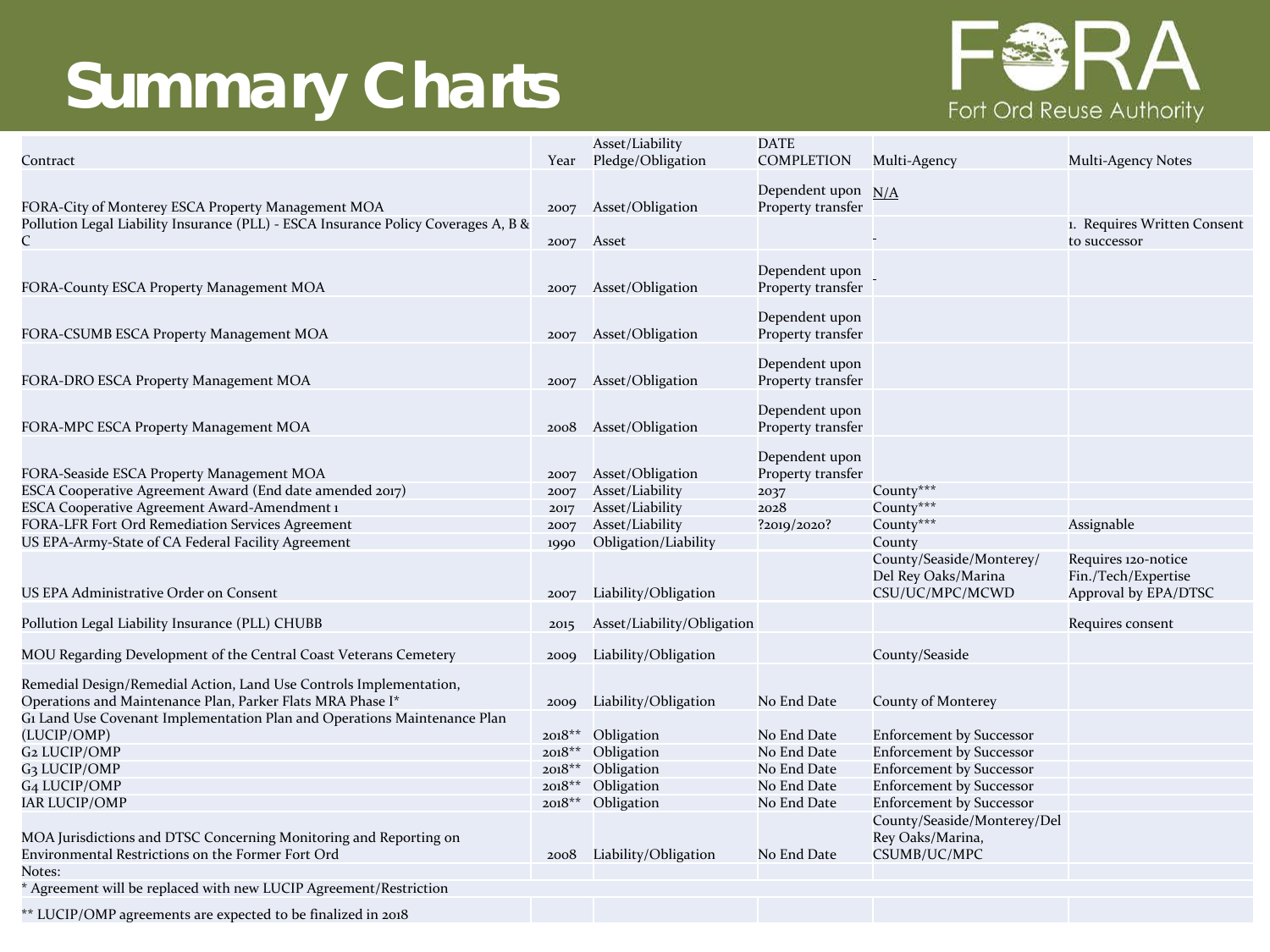

### **Senate Bill SB 50** approved October 6, 2017 **Lands transferred from Federal Government** to any entity **void ab initio** unless **State Lands Commission** has been offered **first right of refusal**  and have issued a **certificate of compliance** Amends Government Code section 6223 and 27338 imposing **penalties and fines for recording**  documents **without the certificate of compliance**